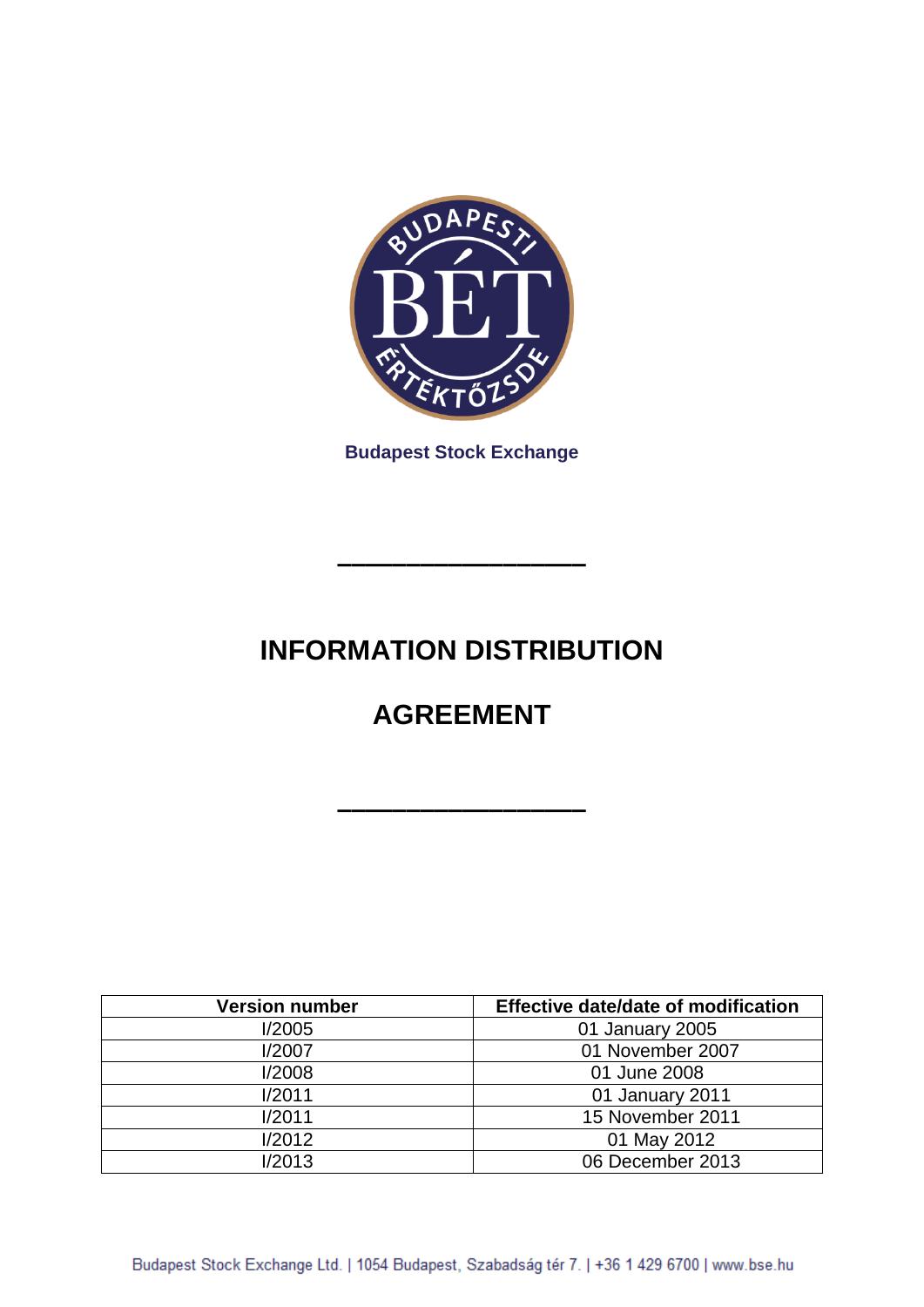

# **Budapest Stock Exchange Ltd. Information Distribution Agreement**

concluded by and between the **Budapest Stock Exchange Ltd** (registered seat: 1054 Budapest, Szabadság tér 7., Hungary; registration no.: Cg. 01-10-044764; referred to as "BSE")

and […*please insert your Entity's name*…] (registered seat: […*please insert registered address*….] ; registration no.: […*please add registration no*….] ; referred to as "Distributor") as parties to the Agreement under the following terms and conditions at the place and date written below:

#### **1. Definitions and Interpretation**

- 1.1 Except where specified and where the context otherwise requires, capitalised terms used in the Agreement shall have the meanings defined in the Glossary of Terms included in BSE Information Policies.
- 1.2 In the Agreement (except where the context otherwise requires):
	- (a) words or phrases importing the singular include the plural and vice versa,
	- (b) the headings in the Agreement are inserted for clarity and division only and do not form a part of the Agreement and do not in any way modify, interpret or construe the intentions of the parties,
	- (c) the terms of the IDA shall be interpreted in accordance with applicable BSE Information Policies and BSE Schedule of Fees of Information Products.,
	- (d) references to the rights and obligations of Distributor apply also to members of Distributor's Group, except for those where Distributor assumes responsibility or liability for compliance of Distributor's Group members with the Agreement.
- 1.3 In the event of any conflict between the provisions of BSE Schedule of Fees of Information Products or BSE Information Policies and the IDA, the provisions of BSE Schedule of Fees of Information Products or BSE Information Policies shall prevail.

#### **2. Scope of Agreement**

- 2.1 BSE grants to Distributor's Group a non-exclusive, non-transferable licence to receive Information and to use and distribute Information subject to the terms and conditions of the Agreement.
- 2.2 Distributor accepts the terms and conditions of the Agreement on behalf of Distributor's Group and unconditionally guarantees and accepts full responsibility for performance by all members of Distributor's Group of Distributor's obligations under the Agreement.

#### **3. Intellectual Property Rights**

- 3.1 Distributor acknowledges Intellectual Property Rights of BSE and other Information Providers in the Information and in the formats in which Information is transmitted. Distributor agrees that neither its receipt of Information nor its distribution of Information shall affect the Intellectual Property Rights of BSE and other Information Providers.
- 3.2 Distributor will at BSE's request and expense take all reasonable steps, such as execution of deeds or co-operation in litigation both during and after the term of the Agreement, as are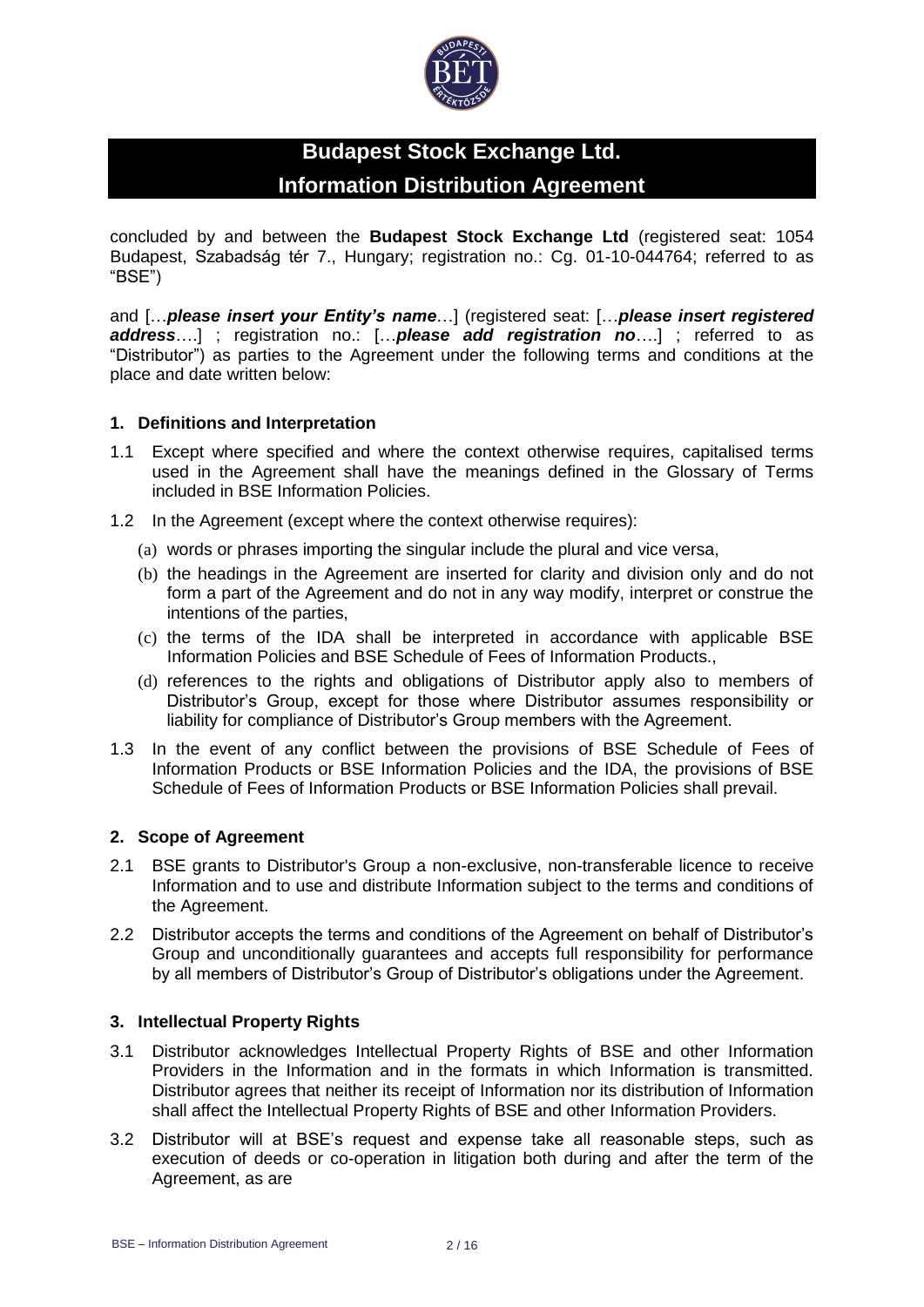

necessary for the protection and enforcement of the Intellectual Property Rights of BSE and other Information Providers.

- 3.3 The Agreement shall not affect any Intellectual Property Rights of Distributor or any member of Distributor's Group subsisting in or relating to:
	- (a) the inclusion of Information (including Information as processed by Distributor or any member of Distributor's Group in accordance with the Agreement) in a Service; and
	- (b) any collection, compilation or other original work created from Information or in which Information is included in accordance with the Agreement.

#### **4. Distributor's Receipt of Information**

- 4.1 Distributor is licensed to receive Information (in the form of Information Packages specified by BSE) directly through a Physical Point of Access or Other Connectivity Point or from Distributor(s) specified in Annex 2 by the Distributor. If the Distributor is an Exchange Member, then it is entitled to extract the Information directly from the Trading System under the Exchange Rules in effect and the agreement concluded with the operator of the Trading System. Distributor must obtain prior permission from BSE to receive Information from any other source for the purpose of distribution in accordance with the Agreement.
- 4.2 Distributor shall bear all the costs of taking delivery of the Information incurred downstream from the Physical Point of Access or from the Other Connectivity Point.
- 4.3 Where Distributor receives Information directly through the Physical Point of Access or the Other Connectivity Point, Distributor shall be responsible at Distributor's own expense for the installation, operation and maintenance of telecommunication lines, equipment and software defined in the BSE Technical Specifications.
- 4.4 Where Distributor receives Information from another Distributor, BSE shall be not assume responsibility for the installation, operation and maintenance of telecommunication lines, equipment and software and other arrangements necessary for Distributor to receive the Information from the other Distributor. BSE may stop the supply of Information to Distributor's Primary Distributor without notice to Distributor if BSE has objectively justifiable business reasons to do so. BSE may stop the supply of Information to the Distributor without notice to Secondary Distributors or Subscribers receiving Information from the Distributor if BSE has objectively justifiable business reasons to do so.
- 4.4 The Exchange Rules and the agreement concluded with the operator of the Trading System dispose on the costs and terms of liability concerning the receipt of the Information extracted from the Trading System by the Exchange Members
- 4.5 Each party undertakes to comply with all regulations, conditions or restrictions laid down from time to time by any statute, telecommunications provider and/or regulatory authority in connection with Distributor's access to, use, storage and transmission of and dealing with Information.

#### **5. Distributor's Use of Information**

- 5.1 Distributor may use Information only as permitted by the Agreement.
- 5.2 Distributor's use and distribution of Information shall be as specified in Annex 2. Distributor is entitled to select any of the options available per Annex 2 and to change the selection in accordance with Section 12.2.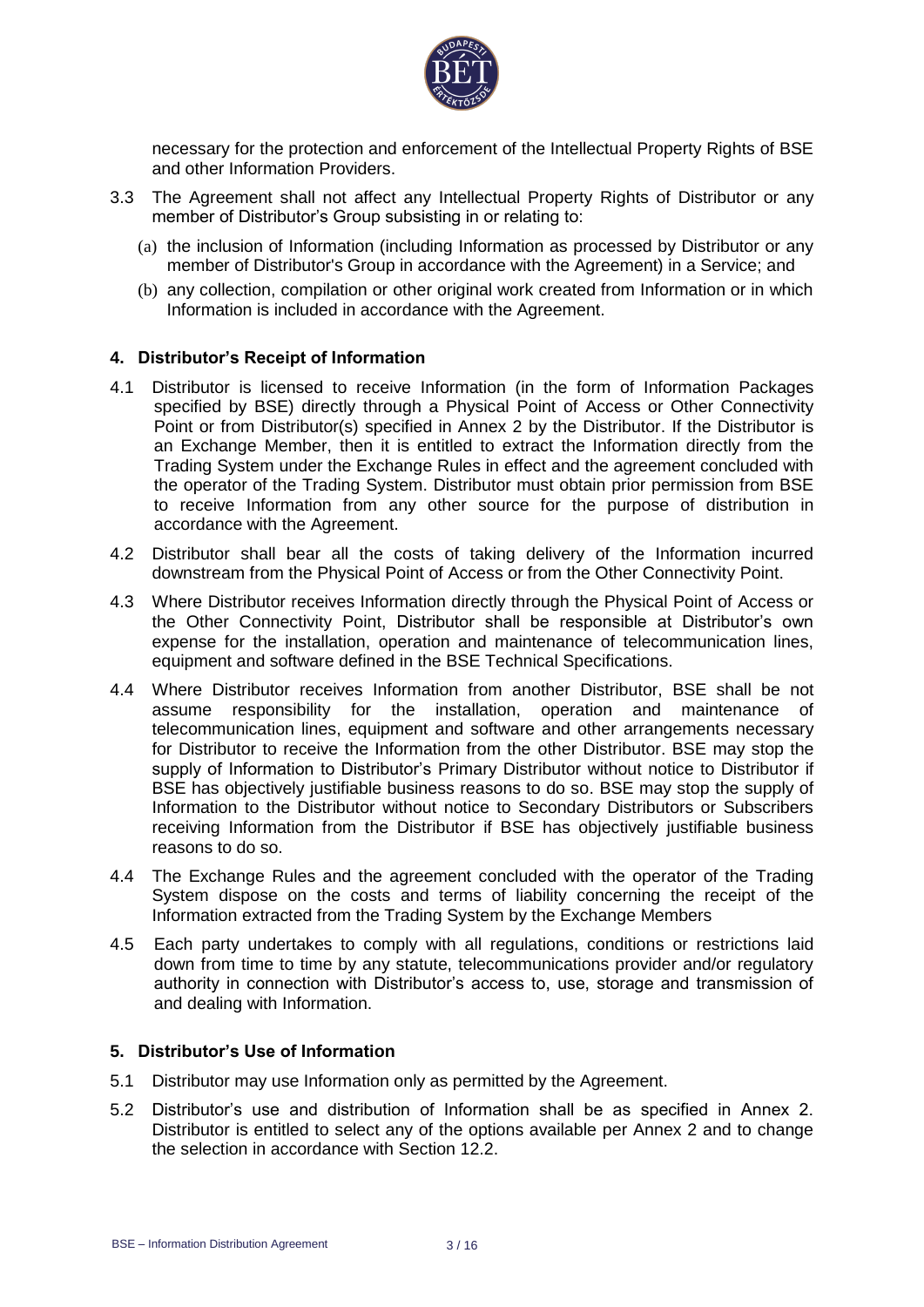

- 5.3 All use of Real-time Information by Distributor's Group and in Distributor's Service(s) must be identified and measured with an approved Unit of Count and must be subject to effective Internal Controls, except where BSE Information Policies allow otherwise. BSE Information Policies may specify similar obligations in case of distribution of Delayed or End-of-Day Information.
- 5.4 Any use or distribution of Information by members of Distributor's Group not specified under the Agreement is prohibited without the prior written approval of BSE. BSE reserves all rights to withhold approval and to require any member of Distributor's Group to sign a separate agreement with BSE before any such use or distribution of Information, this shall not be unreasonably requested.
- 5.5 Distributor may use the name "An official vendor/distributor of the Budapest Stock Exchange" during the term hereof.
- 5.6 Distributor shall ensure that members of Distributor's Group do not misrepresent the Information or display or distribute the Information in any way that may, as determined by BSE at BSE's sole discretion, create a false or misleading impression as to the origin or value of any item of Information or the operation of financial markets to which the Information relates.
- 5.7 Distributor shall not use the Information for any illegal purpose.
- 5.8 No member of Distributor's Group may distribute the Information without prior permission of BSE to any party other than to a Subscriber, another member of Distributor's Group or a Secondary Distributor in accordance with the Agreement.
- 5.9 For all Services incorporating the Information, Distributor will provide BSE at BSE's request with a set of product brochures and/or demonstrations and/or access to any such Service free of charge for a maximum of two (2) Users.
- 5.10 Distributor shall take all reasonable precautions, including the maintenance of security systems and data access control procedures, to prevent unauthorised access to the Information.
- 5.11 Distributor will cease all distribution of Information by members of Distributor's Group to any Subscriber, Secondary Distributor or member of Distributor's Group as soon as possible upon receipt of written direction of BSE or on a reasonable date specified by a written direction of BSE, where BSE has reasonable cause to suspect unauthorised distribution or use of Information.
- 5.12 At the request and expense of BSE, Distributor will provide all reasonable cooperation with and assist BSE in any action or proceeding necessary to end or prevent any unauthorised receipt, use or distribution of Information by any third party.
- 5.13 In case of termination of the Agreement for any reason, Distributor may keep the Information received during the term of this Agreement and continue using it in its Services and databases.

### **6. Subscriber's Use of Information**

- 6.1 Distributor shall ensure that, and where necessary Subscriber Agreements shall provide that,
	- (a) Subscriber's use of Information complies with the Agreement,
	- (b) Subscriber shall be responsible for the use of Information by Users and
	- (c) Subscriber shall ensure that Users comply with the terms of the Subscriber Agreement.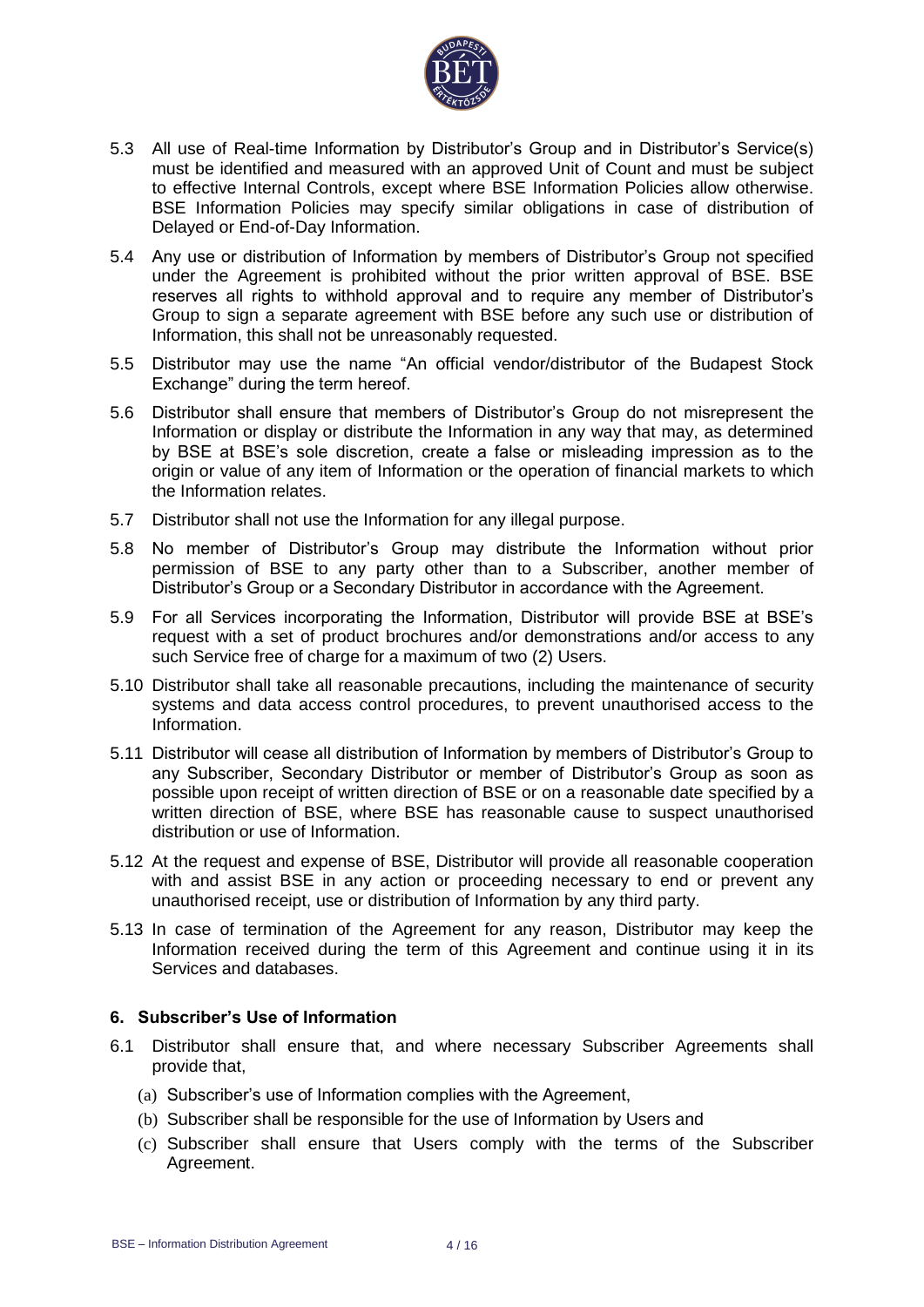

- 6.2 All use of Real-time Information by Subscriber must be identified and measured with an approved Unit of Count and must be subject to effective Internal Controls, except where BSE Information Policies allow otherwise. BSE Information Policies may specify similar obligations in case of distribution of Delayed or End-of-Day Information.
- 6.3 Each party agrees to collect and hold personal data from Subscribers and prospective Subscribers only as required to meet each party's obligations under the Agreement and to comply with any applicable regulation or law relating to personal data in the execution of either party's obligations under the Agreement. Subject to any applicable law, Distributor agrees to provide, correct and/or delete personal data within ten (10) Days of a request from BSE to do so.
- 6.4 Distributor is entirely responsible for ensuring that terms and conditions relating to the use of Information comply with applicable laws or regulations. Distributor will promptly bring to the attention of BSE any condition of this Section 6 that may conflict with applicable laws or regulations.
- 6.5 The Distributor shall co-operate with BSE to halt or prevent any unauthorised use or distribution of Information by any recipient of Information via Distributor's Services.
- 6.6 In the event Distributor delivers the Information to a Person whose activities qualify such Person as a Secondary Distributor without such Person being a signatory to such an agreement, whereby such Person would qualify as the Secondary Distributor of Distributor, the Distributor shall pay to BSE the amount of the revenues BSE has lost as a result, plus liquidated damages equal to the extent of late interest defined in BSE Information Policies.
- 6.7 Distributor shall not be liable for the eventualities mentioned in Section 6.6 or for unauthorised use of Information by a Subscriber if Distributor can offer proper evidence that Distributor has made all reasonable efforts expectable from him, particularly:
	- (a) Distributor has taken all available technical, administrative and legal measures to prevent unauthorised use or distribution of Information by the Subscriber,
	- (b) the contents of the Subscriber Agreement comply with BSE Information Policies, and
	- (c) when Distributor became aware of unauthorised use or distribution of Information, Distributor informed BSE immediately, and complied promptly with any request by BSE to cease the Information supply to the Subscriber.

#### **7. Fees, Reporting and Payment**

- 7.1 Distributor shall pay all fees, charges and other sums due to BSE in accordance with the payment requirements specified in BSE Information Policies and BSE Schedule of Fees of Information Products.
- 7.2 Distributor shall report to BSE on the use and distribution of Information and the fees amounts due to BSE in accordance with the requirements of the Agreement. BSE shall keep all information provided by Distributor in his report confidential.
- 7.3 If the Agreement is terminated as a result of breach by Distributor all pre-paid fees will be retained by BSE. If the Agreement is terminated for any other reason BSE will provide a pro-rata reimbursement of pre-paid fees relating to any complete calendar quarter following the effective date of termination.
- 7.4 Members of Distributor's Group shall be free to establish and alter the prices charged to Subscribers for the supply of the Information and of their Service(s), provided that such prices do not misrepresent fees charged by BSE to Distributor in accordance with the Agreement.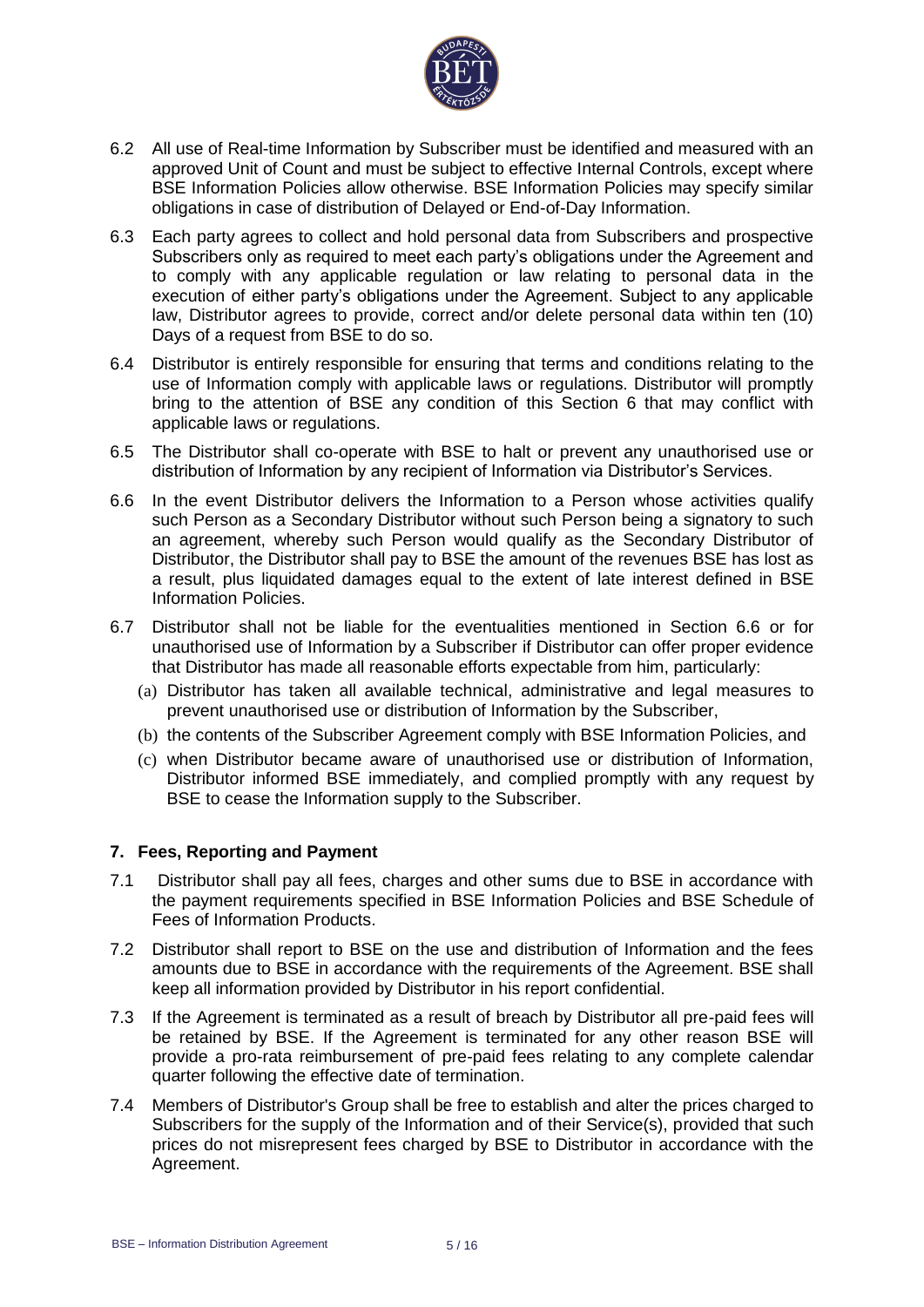

#### **8. Maintenance of Records, Audit**

- 8.1 Members of Distributor's Group shall keep complete, accurate and up-to-date records relating to the use and distribution of Information and to the associated Internal Controls, sufficient to demonstrate compliance with the Agreement and to identify the sums payable to BSE in accordance with the Agreement.
- 8.2 BSE or its authorized representatives (such as independent professional auditors) acting on behalf of BSE shall have the right, during the term of the Agreement and for a period of two (2) years afterwards, to visit the premises of members of Distributor's Group and Subscribers during normal business hours and during or in preparation for any such audit visit to inspect systems, controls, books and records, insofar as they relate to the use and distribution of the Information, the related Internal Controls and any sums payable to BSE. BSE and its auditors shall treat all information obtained in the audit confidentially and use it only for the purpose of verifying compliance with the Agreement.
- 8.3 Audits of any premises of members of Distributor's Group and Subscribers may be carried out without any justification from the part of BSE not more than once each calendar year on at least sixty (60) Days' advance notice (Regular Audit).
- 8.4 In addition, audits may be carried out on at least three (3) business Days' advance notice, if BSE has reason to suspect material breach by Distributor, members of Distributor's Group, Subscribers, or it is deemed otherwise necessary (Extraordinary Audit). BSE shall explain in writing the reason for an Extraordinary Audit and take the legitimate interest of the client into account.
- 8.5 In the event that an audit reveals a lack of records or failure of Internal Controls, but the amount of under-reported fees and charges cannot be established with reasonable certainty or agreed between the parties, BSE reserves the right to appoint an independent professional auditor to assess the amount owed to BSE. In this event BSE and Distributor or agree to accept the assessment and/or reasonable estimate of the appointed auditor.
- 8.6 In the event that an audit reveals any underpayment in fees due under the Agreement by Distributor that exceeds 5% of the total fees paid by Distributor for the period covered by the audit, Distributor shall bear the reasonable costs and expenses of the audit, including the reasonable cost of any assessment or estimate provided by an independent professional auditor in accordance with Section 8.5.
- 8.7 Distributor shall pay the outstanding fees and charges revealed by the audit plus liquidated damages equal to the extent of late interest (defined in BSE Information Policies) calculated from the Day following the due date determined by the audit.

#### **9. Warranties and Indemnities/Limitation of Liability**

- 9.1 BSE represents warrants and covenants that:
	- (a) it has the right to license the receipt and use of Information for the purposes specified in the Agreement,
	- (b) use of Information as specified in the Agreement will not infringe any Intellectual Property Rights of any third party.
- 9.2 BSE will use all reasonable endeavours to ensure the accuracy, reliability, completeness and continuity of Information and to correct any errors or omissions as soon as reasonably practical to the extent it is within BSE's reasonable control and ability to do so. Other than as set out in this Section 9, BSE shall not be liable for any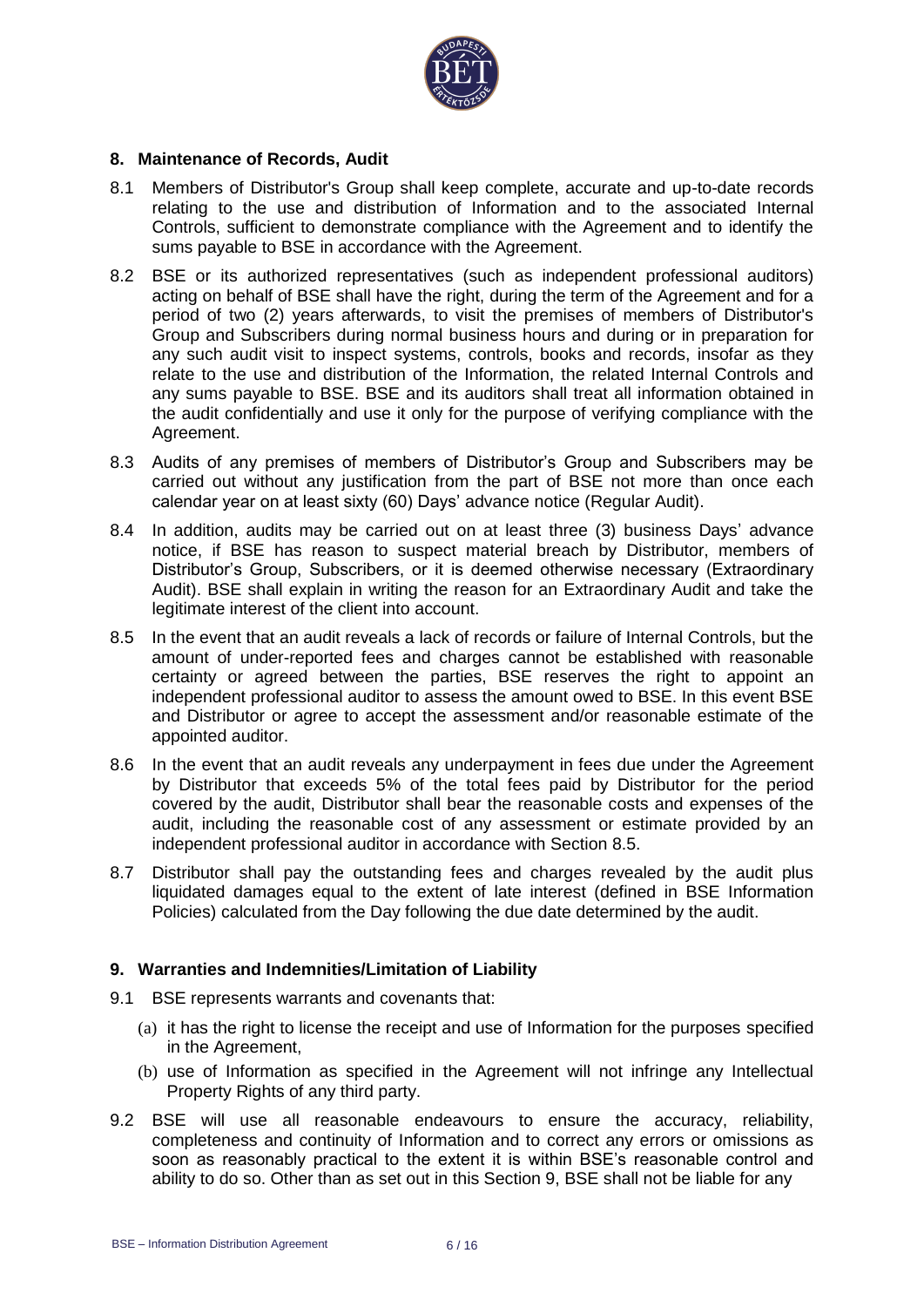

delay, inaccuracy, error or omission of any kind in the Information or for any resulting loss or damage. In addition, BSE shall not have any liability for any losses arising from unauthorised access to Information or any other misuse of Information.

- 9.3 BSE warrants and represents that the Information:
	- (a) is developed with due care and skill in a professional manner,
	- (b) will not be obscene or defamatory, nor in breach of any applicable data protection laws,
	- (c) is not contrary to banking regulations, stock or commodity exchange regulations or any applicable laws, and regulations.
- 9.4 Distributor accepts full responsibility for the usefulness of Information as incorporated in Distributor's Service(s). Distributor expressly acknowledges that BSE and other Information Providers do not make, other than as set out in Section 9, any representations or warranties, express or implied, with respect to the merchantability, quality or fitness for purpose of the Information and exclude all warranties, expressed or implied by statute, common law or otherwise, that lawfully can be excluded.
- 9.5 BSE will indemnify, and hold harmless and defend, Distributor's Group against all losses, claims, damages, expenses or costs, for infringement by Information of Intellectual Property Rights of any third party, provided that BSE is notified promptly in writing of such claim and is given the opportunity to have sole control for the defense of any action on such claim and all negotiation for its settlement. Distributor's Group shall cooperate with BSE to facilitate any such defense.
- 9.6 Distributor will indemnify BSE against all losses, claims, damages, expenses or costs which BSE has incurred or paid to any third party arising from unauthorised access to or unauthorised use of Information by Distributor's Group, except where the losses, claims, damages, expenses or costs arise from gross negligence or wilful misconduct on the part of BSE or from the indemnity granted by BSE in accordance with Clause 9.5 above.

BSE shall promptly notify Distributor in writing of any such losses, claims, damages, expenses or costs and Distributor shall have control of the settlement and defence of any action to which this indemnity relates. BSE shall cooperate with Distributor to facilitate any such defence.

9.7 With the exception of Sections 9.5 and 9.8, and of any liability that cannot lawfully be excluded, BSE shall not be liable to Distributor, or to others directly or indirectly making use of Information, for any direct, indirect or consequential loss, damage, injury, cost or expense arising in any way out of access to, provision or use of Information.

With the exception of Section 9.6 and of any liability that cannot lawfully be excluded, Distributor shall not be liable to BSE, or to others directly or indirectly making use of Information, for any indirect or consequential loss, damage, injury, cost or expense arising in any way out of access to, provision or use of Information. For the avoidance of doubt, nothing in this Section shall limit the obligations of Distributor to pay fees in accordance with this Agreement.

9.8 With the exception of Section 9.5 and of any liability that cannot lawfully be limited, BSE's liability for any loss or damage suffered as a result of wilful misconduct or of gross negligence of BSE or its officers shall be limited in respect of each claim or series of connected claims to the direct losses and damages suffered by Distributor (excluding indirect or consequential losses or damages of any kind such as loss of profits or of contracts) and shall not exceed the total of fees paid by Distributor over the preceding twelve (12) months. Parties agree that the fees of Information supply by BSE were established in consideration of this limited liability.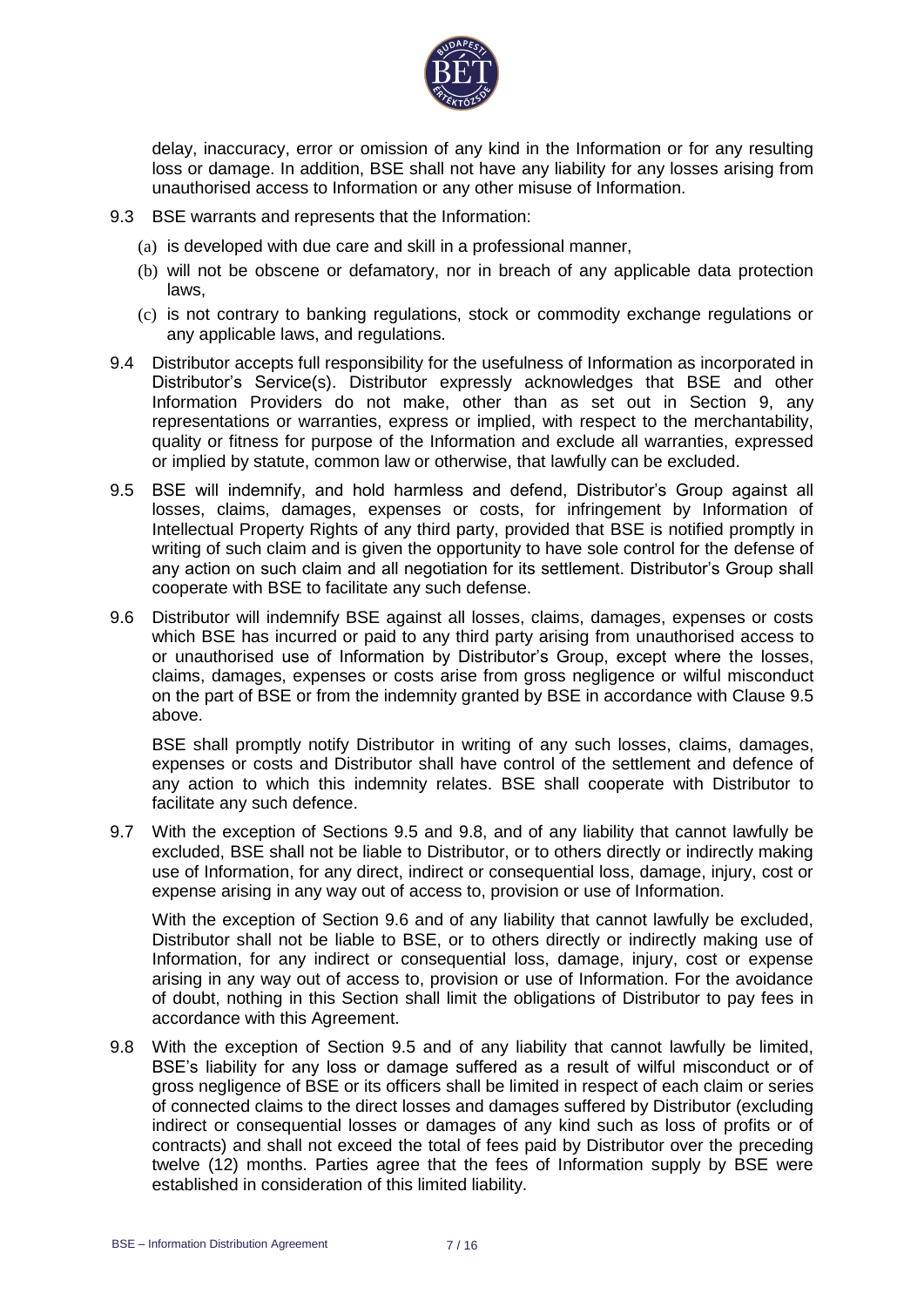

#### **10. Confidentiality**

- 10.1 Each party acknowledges that confidential information, including material of a confidential nature relating to the Agreement, the business of the other or of third parties, may be disclosed to it under the Agreement. Each party undertakes to hold such information in confidence and not, without the prior written consent of the other, disclose it to any third party nor use it for any purpose other than in the performance of the Agreement.
- 10.2 This obligation does not apply to information, specifications or material which:
	- (a) at the time of disclosure are already through no fault of either party in the public domain,
	- (b) have not been identified as confidential and which no reasonable person would assume are confidential,
	- (c) after disclosure become generally available to third parties through no fault of the party that disclosed them,
	- (d) are or become rightfully known to either party without restriction from another source,
	- (e) are required to be disclosed by order of legal or regulatory authorities.

#### **11. Term and Termination**

- 11.1 The Agreement shall take effect on the Commencement Date and shall remain in effect for an indefinite term.
- 11.2 Either party may terminate the Agreement upon not less than ninety (90) Days' written notice to the other party. Any such termination may not take effect during the first twelve (12) months of the Agreement.
- 11.3 The Agreement may be terminated immediately or on the date specified in written notice by the party not at fault if any of the following events occur:
	- (a) If the other party commits any material breach of the terms or conditions of the Agreement and (i) fails to remedy such breach (insofar as such breach is capable of remedy) within thirty (30) Days after receiving written notice from the party not at fault requiring it to do so or (ii) subsequently commits a material breach of the same obligation.

Distributor shall be deemed to have committed a material breach particularly in the event of failure to secure adequate Subscriber Agreements, misrepresentation of Information, failure to pay fees in accordance with the Agreement and failure to control unauthorised distribution of Information.

- (b) If the other party presents a petition or has a petition presented by a creditor for its winding up, or enters into compulsory or voluntary liquidation (other than for the purpose of a bona fide reconstruction or amalgamation), or has a receiver of all or any of its undertakings or assets appointed, or ceases to carry on business.
- 11.4 The Agreement may be terminated by Distributor in accordance with Section 12.8.
- 11.5 If the Agreement is terminated, the fees due in consideration for the services already delivered but still unpaid by the Distributor shall all become immediately due and payable in the form of a lump sum.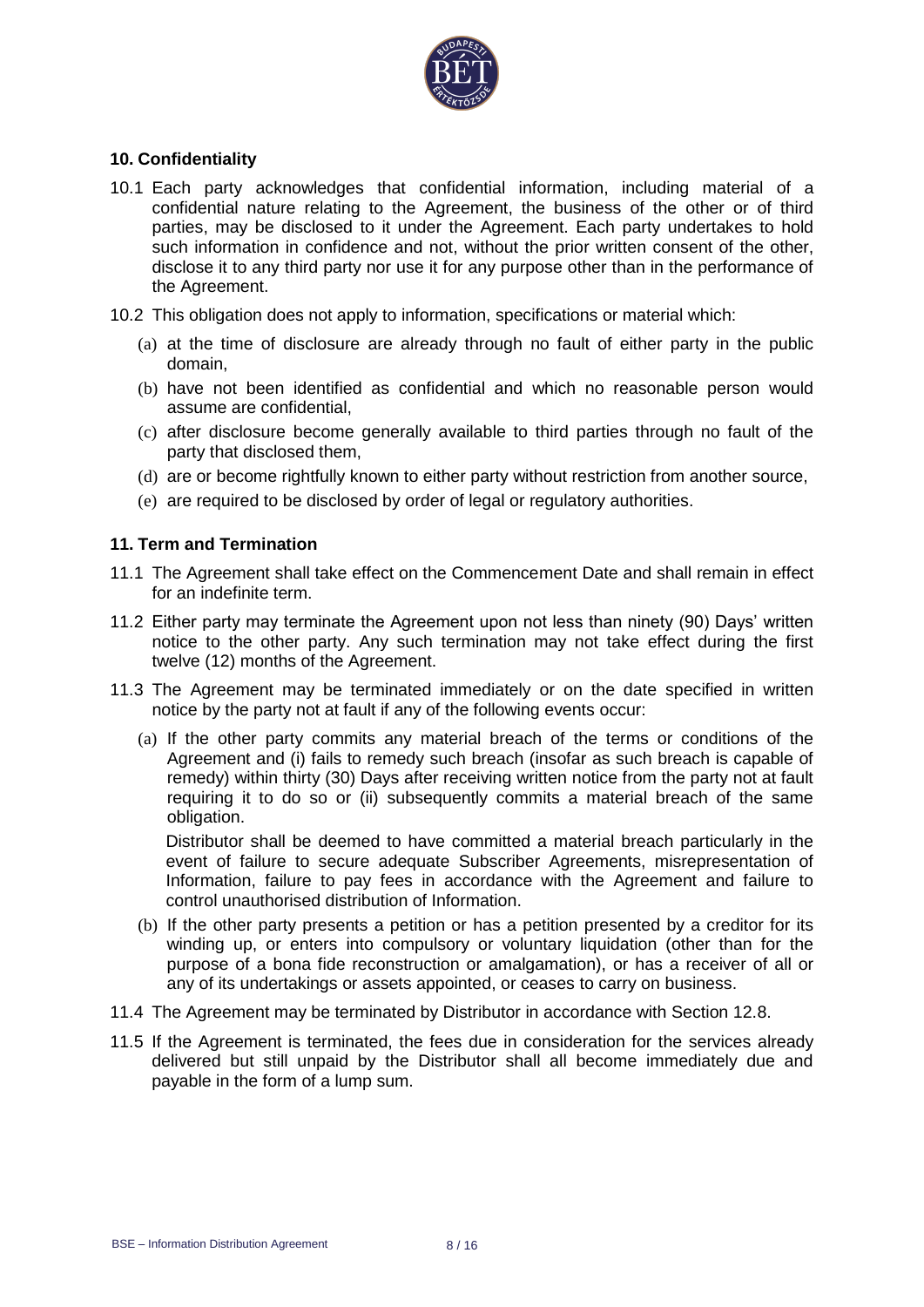

#### **12. Agreement Variations**

- 12.1 Subject to Sections 12.2, 12.3, 12.4 and 12.5 and except as otherwise provided in the Agreement, no variation of the terms and conditions of the Agreement shall be effective unless expressly agreed in writing by both parties.
- 12.2 Distributor may add to and change its contact details, its Information supplier or licensed usage on submission of a revised Annex 2. Distributor is required to notify BSE within thirty (30) Days of any change. Changes will be deemed to be accepted by BSE unless BSE objects in writing within thirty (30) Days of receiving the notification.
- 12.3 Distributor may change details of Affiliated Companies and Service Facilitators, on submission of written notification and a revised Annex 2 to BSE. Unless otherwise agreed, Distributor is required to notify BSE within thirty (30) Days of any change. Changes will be deemed to be accepted by BSE unless BSE objects in writing within thirty (30) Days of receiving the notification. BSE reserves rights to withhold or withdraw permission for any Person to act as a Service Facilitator.
- 12.4 BSE may add to and change its contact details specified in Annex 3, on submission of written notification to Distributor.
- 12.5 BSE may at any time unilaterally modify Annex 1, BSE Information Policies, BSE Schedule of Fees of Information Products, BSE Technical Specifications and BSE Information Packages as set out below:
	- (a) BSE shall notify Distributor of the exact scope and the effective date of such modifications,
	- (b) BSE shall provide notice of the proposed modification as specified in Section 12.6 below,
	- (c) any such modification of the Agreement shall apply and be available equally to all Distributors, except for those that apply only to all Primary Distributors or all Secondary Distributors, as appropriate,
	- (d) the entire text of the modified Agreement will be available on BSE Website.
- 12.6 BSE shall provide written notice of modifications as follows:
	- (a) in the case of BSE Technical Specifications, one hundred and twenty (120) Days, although BSE reserves the right to make modifications on shorter notice if required to do so by regulatory authorities or operational emergencies,
	- (b) in the case of Annex 1, ninety (90) Days,
	- (c) in the case of BSE Schedule of Fees of Information Products, ninety (90) Days, but BSE makes reasonable efforts to provide a longer notice period, and the modification will take effect on the first Day of the following calendar quarter,
	- (d) in the case of BSE Information Policies, as much advance notice as possible and in any event, no less than thirty (30) Days,
	- (e) in the case of BSE Information Packages, BSE reserves the right to determine the length of the notice period in accordance with industry good practice.
- 12.7 BSE may make new fees or BSE Information Policies available to Distributors on shorter notice, for example to introduce lower fees, address policy issues or respond to new commercial opportunities, but any such fees or BSE Information Policies will not be obligatory for all Distributors before the expiry of the notice periods specified in Section 12.6.
- 12.8 When BSE modifies the Agreement pursuant to Section 12.5, Distributor may choose to terminate the Agreement with the termination taking effect on the effective date of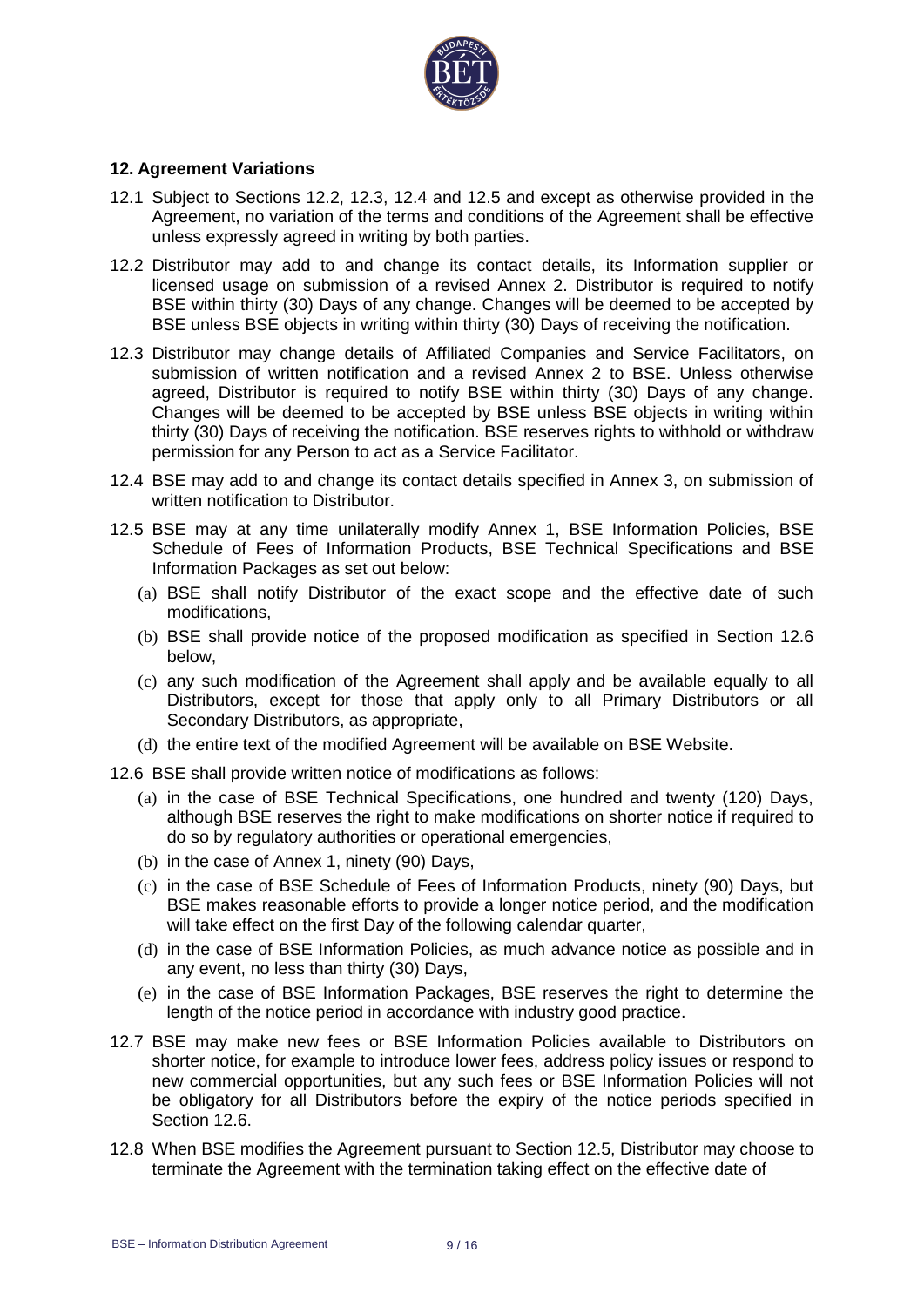

modification or the thirtieth  $(30<sup>th</sup>)$  Day following the receipt of BSE's notification of changes, whichever is the later. Distributor must advise BSE of intention to terminate the Agreement prior to the effective date of termination. If BSE does not receive notification to terminate Distributor shall be deemed to have accepted the modifications.

12.9 If Distributor terminates the Agreement pursuant to Section 12.8, BSE shall ensure that Distributor may use the service under the Agreement in the form it existed before the modification until such termination takes effect.

#### **13. Miscellaneous**

- 13.1 Neither party shall be liable for any delay or failure to meet its obligations (other than a payment obligation) under the Agreement due to any cause outside its reasonable control and which is neither an intentional act nor an act of gross negligence by either party, for example flood, extraordinary weather conditions, earthquake or other Act of God, fire, war, insurrection, riot, labour dispute or act of Government.
- 13.2 If any part, term or provision of the Agreement is held illegal, invalid or unenforceable, the validity or enforceability of the remainder of the Agreement shall not be affected. The parties shall replace the invalid part, term or provision with a valid one that best reflects the original intention of the parties.
- 13.3 The provisions of Sections 3, 5.6, 5.7, 5.12, 5.13, 7, 8, 9, 10 and 13 shall survive termination of the Agreement, except where they relate to rights granted to Distributor only during the term of the Agreement.
- 13.4 The failure of either party at any time to enforce any provision of the Agreement shall not affect its right thereafter to require complete performance by the other party.
- 13.5 BSE is entitled to rely on the validity of any representation, notice or communication from an officer of Distributor and from the authorised contacts listed by Distributor in Annex 2. Distributor agrees to inform BSE promptly of any change in the details of authorised contacts and to comply with any reasonable procedures or disciplines introduced by BSE for the purpose of validating communications from authorised contacts.
- 13.6 The Agreement constitutes the entire agreement between the parties regarding this subject matter and supersedes each previous proposal, representation and agreement, written or verbal, between BSE and Distributor.
- 13.7 Distributor shall not assign the Agreement or any rights arising from the Agreement without the prior written consent of BSE, except for the members of Distributor's Group. BSE shall not unreasonably withhold such consent.
- 13.8 Where Distributor's address as entered on Annex 2 is in Hungary, the IDA shall be executed in four (4) original and identical Hungarian copies, two (2) of which will be distributed to each of the parties.
- 13.9 Where Distributor's address as entered on Annex 2 is not in Hungary, the IDA shall be executed in two (2) original and identical Hungarian copies and two (2) original and identical English copies. One English and one Hungarian copy will be distributed to each of the parties.
- 13.10 In the event of any interpretation of the Agreement or any dispute arising under or in connection with the Agreement the Hungarian language copy shall be used as the original.
- 13.11 The construction, validity and performance of the Agreement shall be governed by the laws of the Republic of Hungary and in particular the provisions of the Civil Code.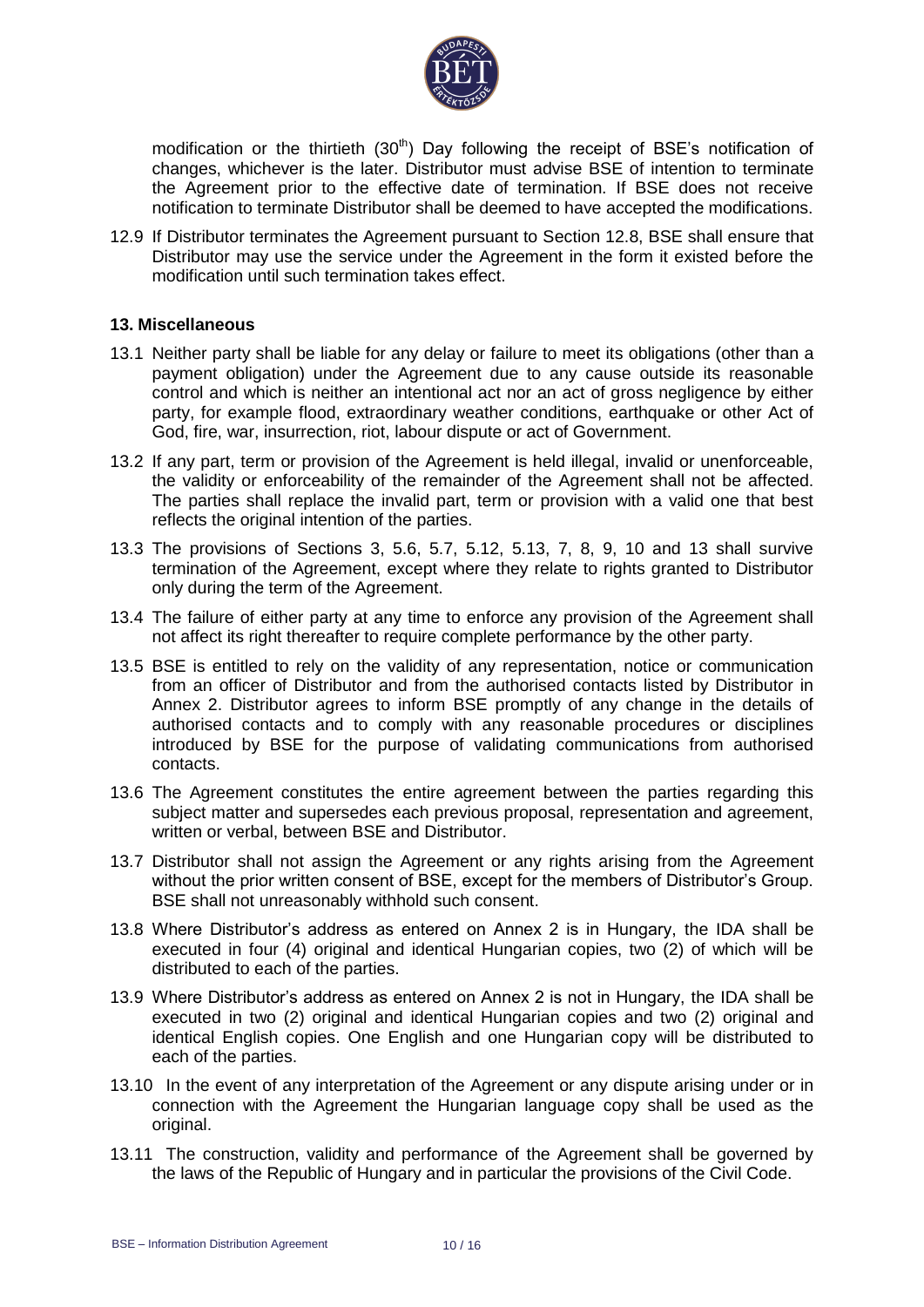

The parties accept the exclusive competence and jurisdiction of the Permanent Arbitration Tribunal of the Hungarian Chamber of Commerce and Industry vis-à-vis any dispute arising under the Agreement.

- 13.12 All notices and notifications required under the Agreement shall be in writing or via such electronic means as are agreed between the parties to constitute written notices. Notices and notifications required under the Agreement shall be deemed to have been served (a) five (5) business Days after the time of posting if sent by registered post (b) the date of receipt if return receipt is attached to the registered post or (c) the next business Day after an electronic transmission.
- 13.13 This agreement was signed after reading and interpretation, in accordance with the intention of the parties.
- 13.14 The Distributor acknowledges the receipt of the (a) BSE Information Policies, (b) BSE Schedule of Fees of Information Products, (c) BSE Technical Specifications, (d) BSE Information Packages, confirms that Distributor has had sufficient access to study these documents, and furthermore declares that Distributor is fully aware of their content, has signed the IDA relying thereon and accepts those documents as legally binding upon itself.

Budapest, ………………………………..

| <b>By</b>    | By           |                                                |
|--------------|--------------|------------------------------------------------|
| Name         | Name         | Dániel Körmöczi                                |
| <b>Title</b> | <b>Title</b> | Deputy CEO, International<br><b>Relations</b>  |
| Date         | Date         |                                                |
| By           | By           |                                                |
| Name         | Name         | Noémi Lusztig                                  |
| <b>Title</b> | <b>Title</b> | Director, Market Data Sales<br><b>Division</b> |
| Date         | Date         |                                                |

## **Signed on behalf of Distributor Signed on behalf of BSE**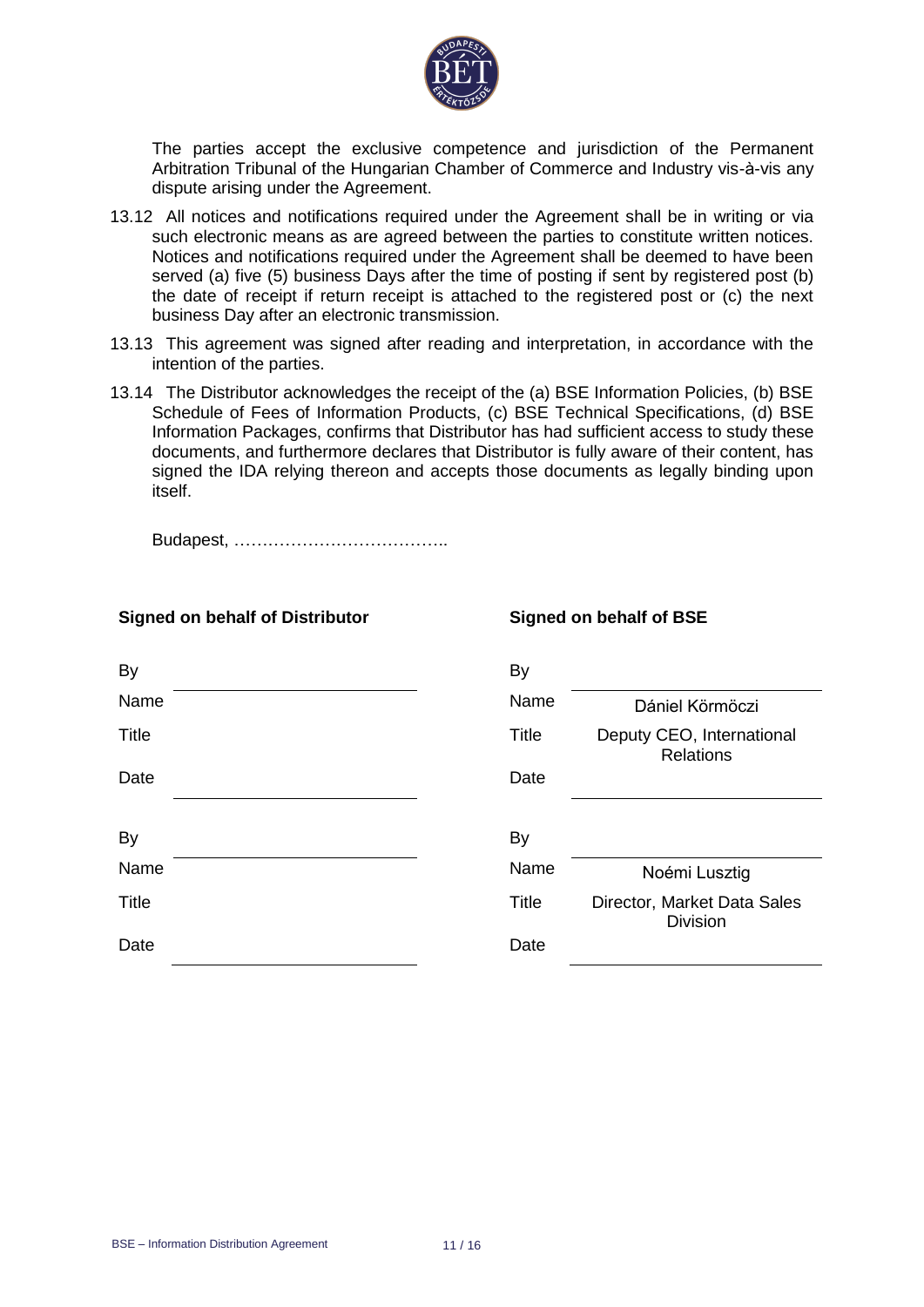

| <b>Payment &amp; Reporting Practice</b> |                                                |  |
|-----------------------------------------|------------------------------------------------|--|
| Annual license fee payment scheme:      | In two equal instalments<br>(by half year)     |  |
|                                         | In a lump sum, at the beginning<br>of the year |  |
|                                         | Monthly                                        |  |
| Detailed end user reporting:            | Quarterly                                      |  |

| <b>Website Appearance</b>                                                                                 |     |    |
|-----------------------------------------------------------------------------------------------------------|-----|----|
| Agree to use the below details as reference<br>e.g.: http://www.bse.hu/topmenu/infoservices/listofvendors | Yes | No |

| Company name:                                            |  |
|----------------------------------------------------------|--|
| Website address*:                                        |  |
| Name/Address of Hungarian<br>subsidiary, if applicable*: |  |
| Contact person*:                                         |  |
| E-mail address*:                                         |  |
| Direct Phone Number*:                                    |  |

| Direct Services offered to<br>non-professional end users*: | res | NC |
|------------------------------------------------------------|-----|----|
| $*$ Nlat paanadatami                                       |     |    |

\*Not mandatory

|                                                   | <b>Mailing Lists</b>                                                                                                         |                                |  |  |
|---------------------------------------------------|------------------------------------------------------------------------------------------------------------------------------|--------------------------------|--|--|
| Categories                                        | Content                                                                                                                      | Notification Email Address(es) |  |  |
| General<br>business and<br>administrative<br>news | Agreement related or general issues                                                                                          |                                |  |  |
| Content<br>notifications                          | New listings, delisting, trade<br>suspensions, Product List<br>modifications, trading holidays, index<br>modifications, etc. |                                |  |  |
| related news                                      | Feed related communication<br>.<br>the contract of the contract of the contract of the contract of the contract of           |                                |  |  |

Please fill in the relevant email address(es) by defined categories.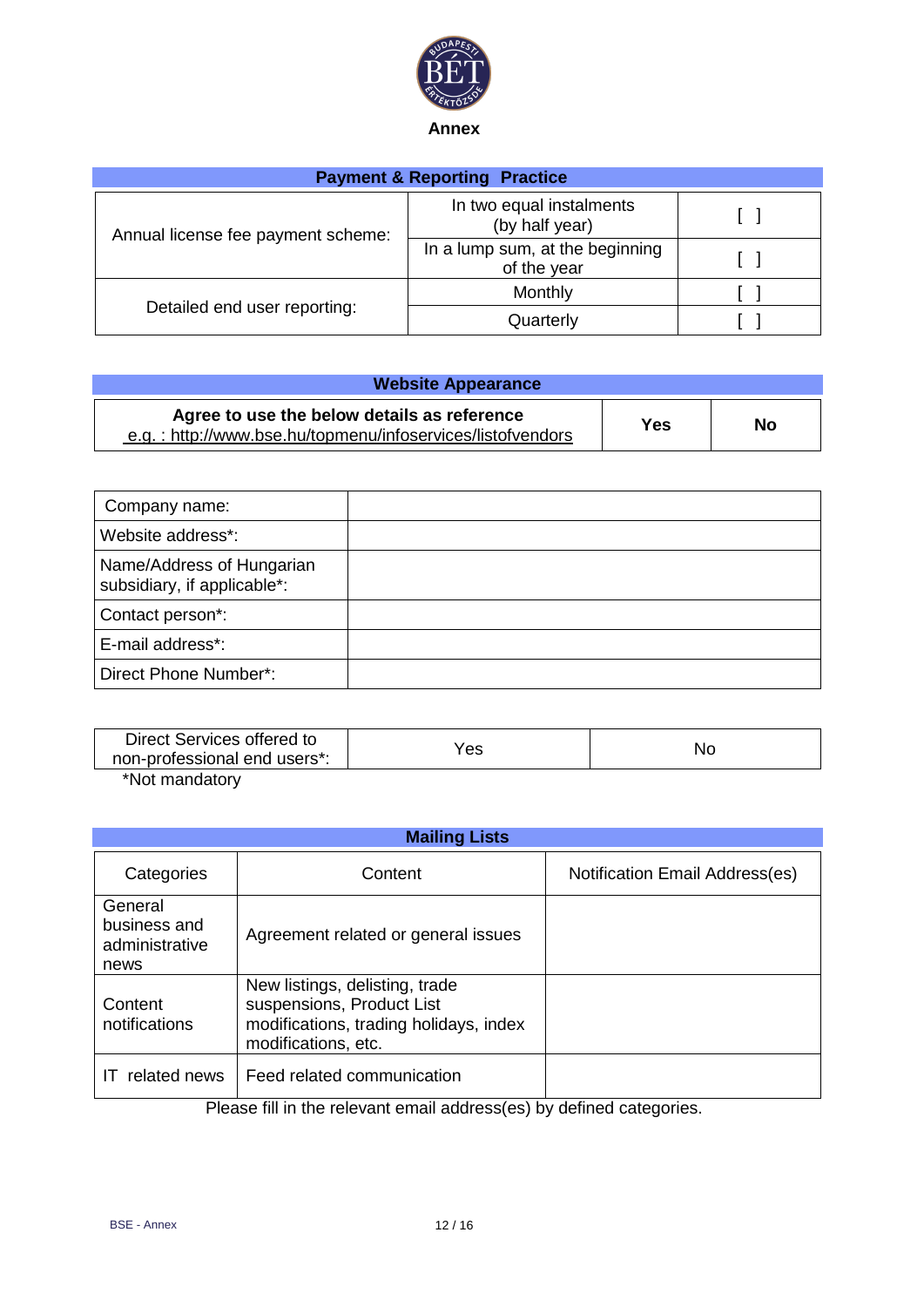

## **Annex 2**

# **Distributor's Profile**

| <b>Distributor's Details</b>                                                                                                                                                                                                                                                                                                                    |                                                            |    |
|-------------------------------------------------------------------------------------------------------------------------------------------------------------------------------------------------------------------------------------------------------------------------------------------------------------------------------------------------|------------------------------------------------------------|----|
|                                                                                                                                                                                                                                                                                                                                                 |                                                            |    |
|                                                                                                                                                                                                                                                                                                                                                 |                                                            |    |
|                                                                                                                                                                                                                                                                                                                                                 |                                                            |    |
|                                                                                                                                                                                                                                                                                                                                                 |                                                            |    |
|                                                                                                                                                                                                                                                                                                                                                 |                                                            |    |
|                                                                                                                                                                                                                                                                                                                                                 |                                                            |    |
|                                                                                                                                                                                                                                                                                                                                                 |                                                            |    |
| <b>Direct Exchange Feed:</b><br>-Vienna Stock Exchange ADH<br>rapid ADH<br><b>iADH</b><br><b>Trading System:</b><br>-CEESEG FIX<br>-EnBS<br>-MDI<br>-Values API<br><b>Other Physical Access Point:</b><br>-FTP protocol (end of day)<br>Indirectly, via other Distributor(s)                                                                    | l<br>[<br>[                                                |    |
| Real-time Lvl 20 Package (rapidADH)<br><b>Real-time Lvl 10 Package</b><br><b>Real-time LvI 5 Package</b><br><b>Real-time LvI 1 Package</b><br><b>Delayed LvI 10 Package</b><br><b>Delayed LvI 5 Package</b><br><b>Delayed Lvl 1 Package</b><br><b>End-of-Day Package</b><br><b>Real Time Index Package</b><br>End of Day Index Package Internal | L,                                                         | J. |
|                                                                                                                                                                                                                                                                                                                                                 | End of Day Index Package External<br><b>Reference Data</b> |    |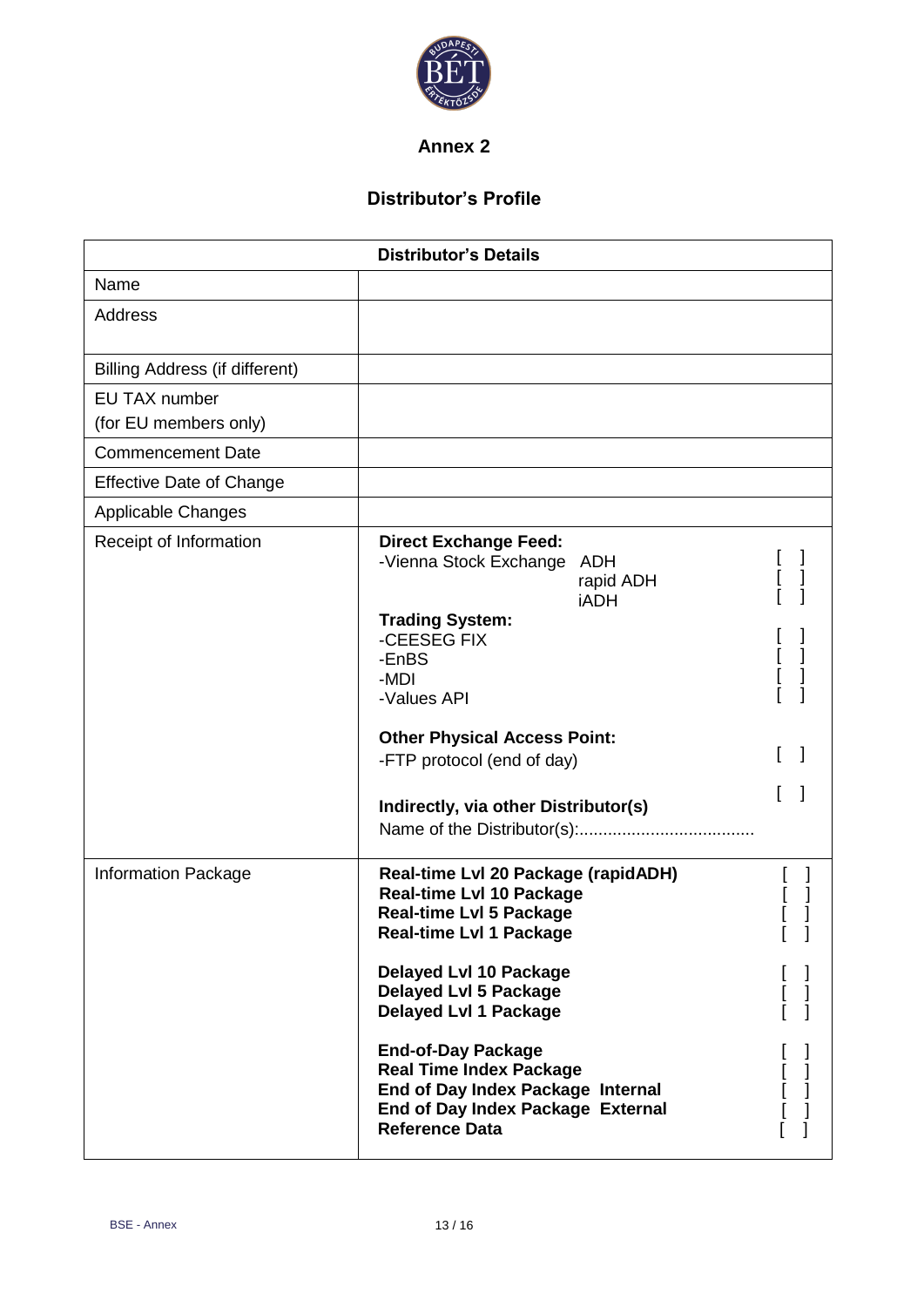

| New Original Works Index+            | Internal Usage [ ] External Usage<br>Licensee's Group Usage |                    | $\begin{bmatrix} 1 \end{bmatrix}$ |
|--------------------------------------|-------------------------------------------------------------|--------------------|-----------------------------------|
|                                      | Real-Time                                                   | Delayed            | N/A                               |
| New Original Works Indirect<br>Usage | ] Internal Usage<br>Licensee's Group Usage                  | [ ] External Usage |                                   |
|                                      | Real-Time                                                   | 1 Delayed          | 1 N/A                             |
| MiFID OTC Data Package               | Yes                                                         | No                 |                                   |

| <b>Distributor's Group Profile</b>    |       |     |  |
|---------------------------------------|-------|-----|--|
| <b>Affiliated Companies?</b>          | Yes*  | No. |  |
| <b>Service Facilitators?</b>          | Yes * | No. |  |
| * If Yes, please supply details below |       |     |  |

|                             | <b>Distributor's Group Members</b>    |                                                                                                                                                                                                                |
|-----------------------------|---------------------------------------|----------------------------------------------------------------------------------------------------------------------------------------------------------------------------------------------------------------|
| <b>Affiliated Companies</b> |                                       |                                                                                                                                                                                                                |
| <b>Name</b>                 | <b>Registered Address</b>             | <b>Distributor's Group Holding</b><br>$(%)^*$                                                                                                                                                                  |
|                             |                                       |                                                                                                                                                                                                                |
|                             |                                       |                                                                                                                                                                                                                |
|                             |                                       |                                                                                                                                                                                                                |
|                             |                                       |                                                                                                                                                                                                                |
| companies.                  |                                       | * Where Distributor's Group includes holding company and other subsidiaries of holding company,<br>Distributor's Group Holding for each Affiliated Company should be the total (%) holding controlled by Group |
|                             | Service Facilitators approved by BSE* |                                                                                                                                                                                                                |
| <b>Name</b>                 | <b>Registered Address</b>             | Pls describe the cooperation                                                                                                                                                                                   |
|                             |                                       |                                                                                                                                                                                                                |
|                             |                                       |                                                                                                                                                                                                                |
|                             |                                       |                                                                                                                                                                                                                |
|                             |                                       |                                                                                                                                                                                                                |
|                             |                                       | * Diogoo Indigate Canziao Equiitatore qurrently added to the list prepaged to be enproved by PCE                                                                                                               |

Please Indicate Service Facilitators currently added to the list proposed to be approved by BSE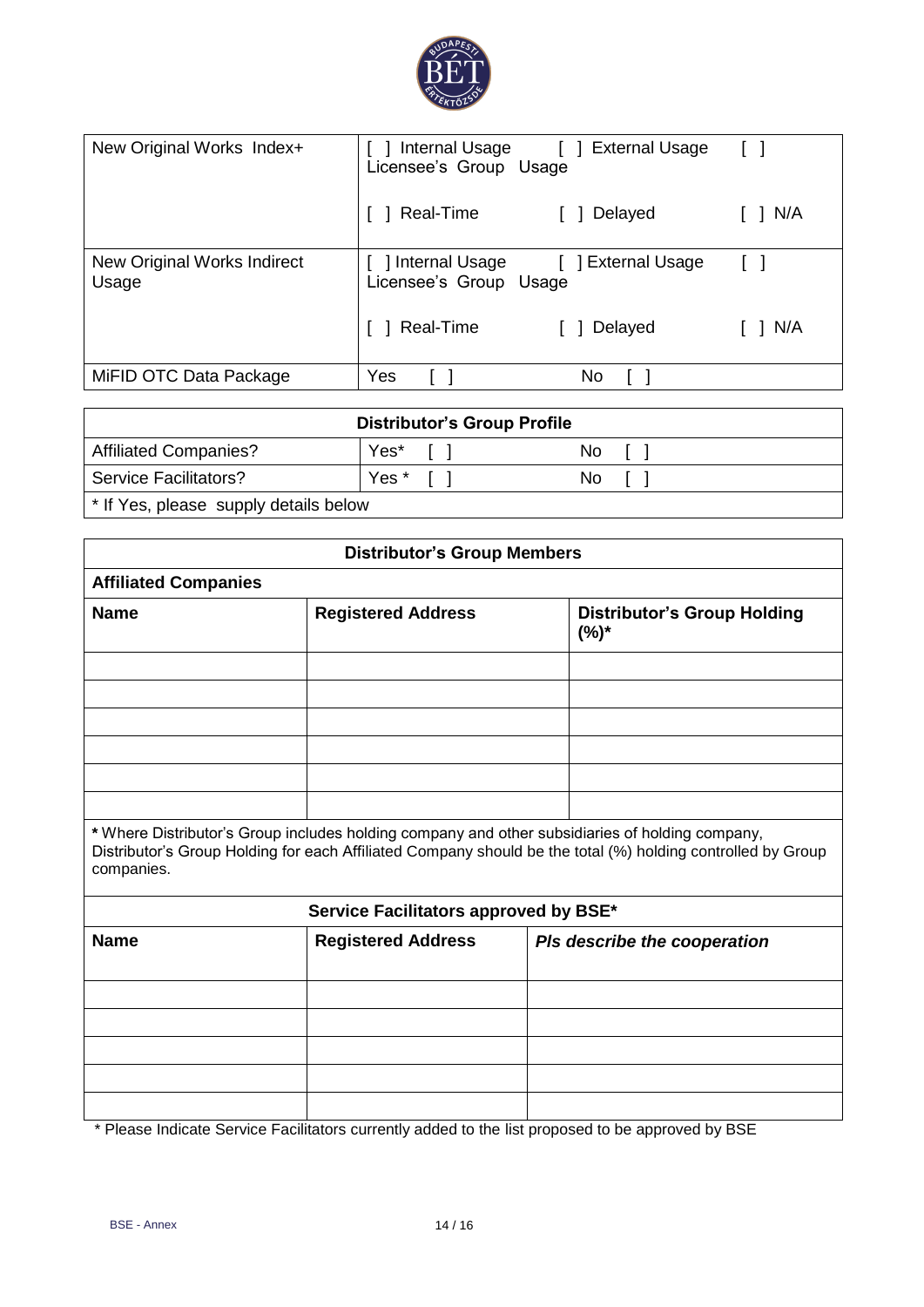

| <b>Distributor Contacts Authorized to deal with BSE</b> |                                         |                          |
|---------------------------------------------------------|-----------------------------------------|--------------------------|
|                                                         | <b>Main contact</b>                     | <b>Secondary contact</b> |
|                                                         | <b>Contract Notices and Amendments</b>  |                          |
| <b>First Name:</b>                                      |                                         |                          |
| Last Name:                                              |                                         |                          |
| Title:                                                  |                                         |                          |
| Phone:                                                  |                                         |                          |
| Fax:                                                    |                                         |                          |
| Email:                                                  |                                         |                          |
| <b>Information Management</b>                           |                                         |                          |
| First Name:                                             |                                         |                          |
| Last Name:                                              |                                         |                          |
| Title:                                                  |                                         |                          |
| Phone:                                                  |                                         |                          |
| Fax:                                                    |                                         |                          |
| Email:                                                  |                                         |                          |
|                                                         | <b>Administration/Reporting/Payment</b> |                          |
| <b>First Name:</b>                                      |                                         |                          |
| Last Name:                                              |                                         |                          |
| Title:                                                  |                                         |                          |
| Phone:                                                  |                                         |                          |
| Fax:                                                    |                                         |                          |
| Email:                                                  |                                         |                          |

# **Distributor Budapest Stock Exchange Ltd.**

| <b>By</b>    | By           |                                                |
|--------------|--------------|------------------------------------------------|
| Name         | Name         | Dániel Körmöczi                                |
| <b>Title</b> | <b>Title</b> | Deputy CEO, International<br><b>Relations</b>  |
| Date         | Date         |                                                |
|              |              |                                                |
| <b>By</b>    | By           |                                                |
| Name         | Name         | Noémi Lusztig                                  |
| <b>Title</b> | <b>Title</b> | Director, Market Data Sales<br><b>Division</b> |
| Date         | Date         |                                                |